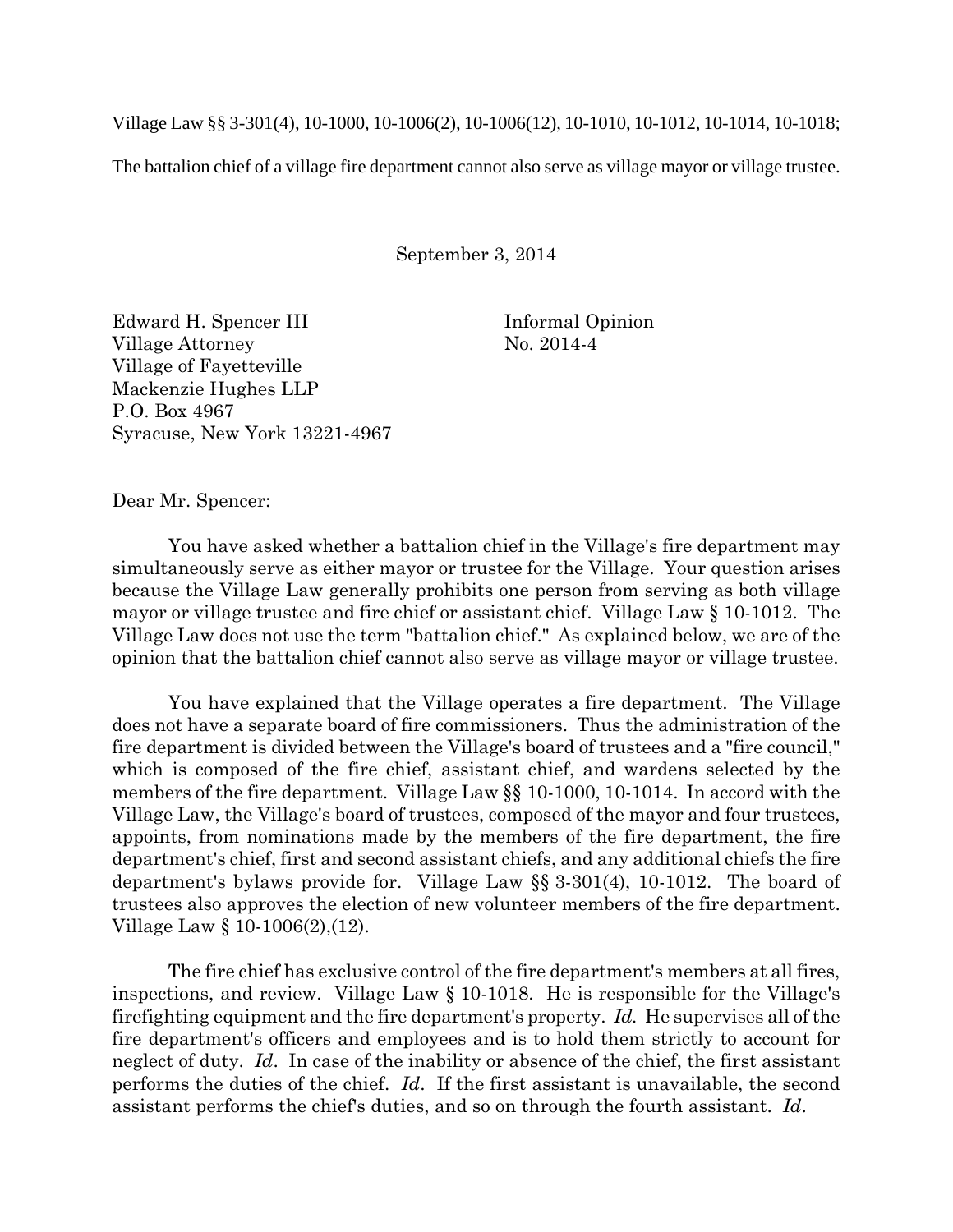The members of the fire department elect a captain, a lieutenant, and any other officers that the fire department's bylaws provide for. Village Law § 10-1010. The election of these officers is subject to the approval of the board of trustees. *Id*.

You have explained that the hierarchy of officers within the Village's fire department varies slightly from that established by statute. In the Village's fire department, the most superior officer is the chief, followed by the first assistant chief, the battalion chief, the captain, and the lieutenant. You have further explained that the battalion chief assumes control of the fire department when it responds to a call and both the chief and the first assistant chief are absent. If the chief or first assistant chief subsequently arrives at the scene of the call, the battalion chief relinquishes control to the superior officer.

From the hierarchy and the description of the duties you provided, we are of the opinion that the position of battalion chief is the functional equivalent of the statutorily-established second assistant chief. As such, it comes within the statutory prohibition of Village Law § 10-1012 that "a person shall not hold the office of village mayor or village trustee and the office of chief or assistant chief of a village fire department at the same time." *See* Op. Att'y Gen. (Inf.) No. 98-33 ("deputy chief" equivalent of first assistant chief and within statutory prohibition).

Moreover, this conclusion is consistent with the purpose of the statutory prohibition. In enacting the prohibition, the Legislature recognized that a board appointing one or more of its members to another public position is contrary to public policy. *See* Sponsor's Statement in Support of Bill, *reprinted in* 1970 McKinney Session Laws 2956, 2957 (citing *Wood v. Town of Whitehall*, 120 Misc. 124 (Sup. Ct. Washington Co.), *aff'd*, 206 A.D. 786 (3d Dep't 1923)). This is exactly the position the mayor or trustee would be in if he were to also serve as battalion chief.

And, although you have indicated that the battalion chief fills the role of chief only at the scene of a call, from the officer structure you provided it appears that the battalion chief would be in line to perform the duties of the chief in any capacity if the chief and the assistant chief were unavailable. *See* Village Law § 10-1018. The role the fire chief holds on the fire council and in relation to the board of trustees that renders those positions incompatible would similarly apply to the battalion chief filling in for the chief or the assistant chief. *See* Sponsor's Statement in Support of Bill, *reprinted in* 1970 McKinney Session Laws 2956, 2957; *see also* 1976 Op. Att'y Gen. (Inf.) 301 (village trustee cannot hold position in fire department which would necessitate performing function of chief upon occasion).